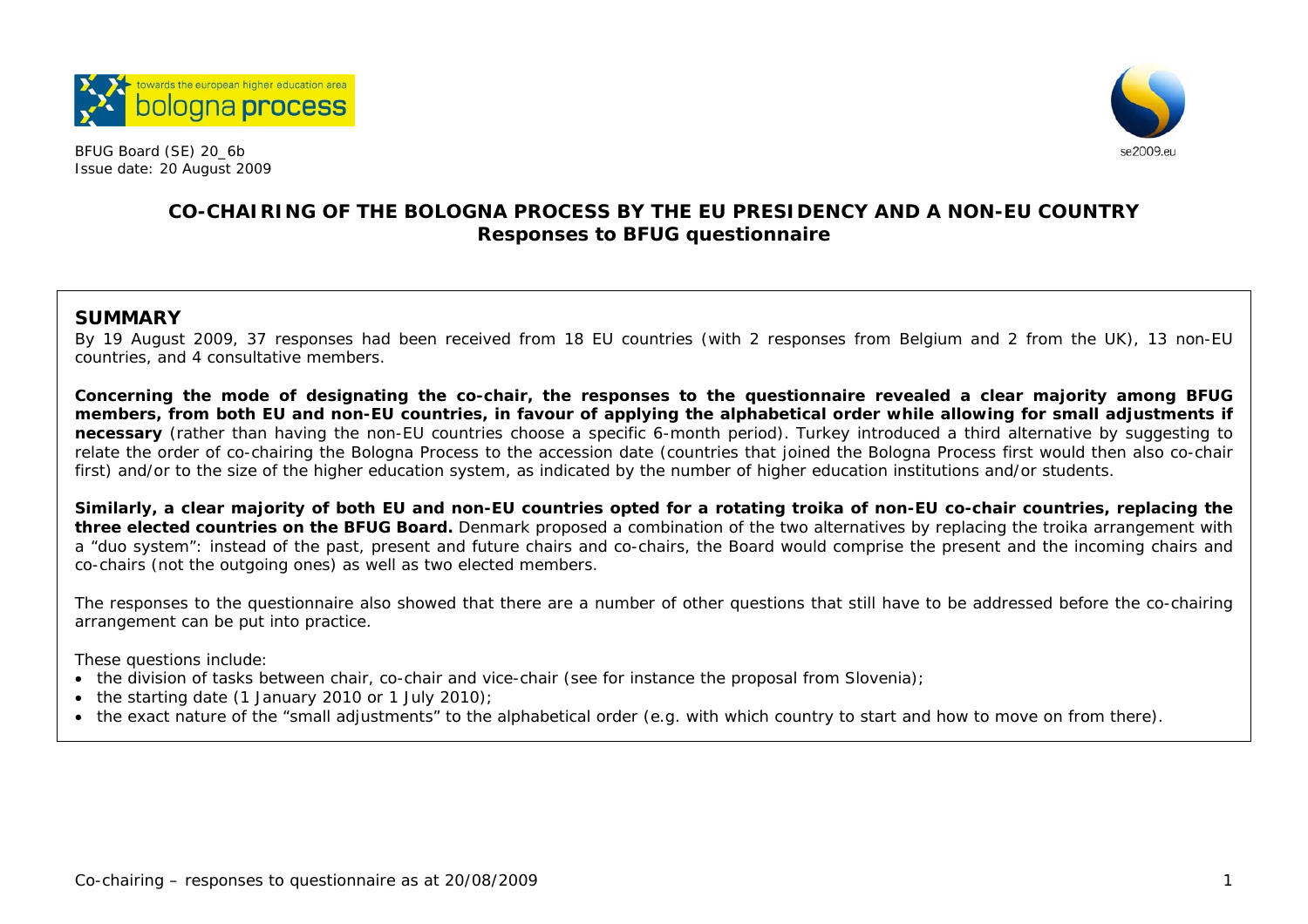# **RESPONSES IN DETAIL**

#### **1. Mode of designation**  1.a. Alphabetical order (Armenia), Austria, Belgium/Flemish Community, Bosnia and Herzegovina, Croatia, Czech Republic, Denmark, Estonia, Finland, France, Germany, Hungary, Ireland, (Italy), Liechtenstein, Moldova, Montenegro, Netherlands, Norway, Poland, Russia, Slovenia, Spain (but starting with Andorra), Switzerland, UK-Engl./NI/Wales, UK-Scotland, Council of Europe, ENQA, ESU 1.b. Order determined by the 19 non-EU countries, allowing each of them to choose a specific 6-month period Andorra, Belgium/French Community, Georgia, Portugal, Turkey, Ukraine, EURASHE

#### **Comments**

**Andorra**: The relationship between countries and the physical location could be helpful. Following this aspect Andorra are interested in cochairing with Spain the next six-moth period. As we know Spain are also interested in co-chairing with Andorra.

**Armenia:** In principle the alphabetical order is acceptable but there should be possibility for some changes when necessary.

**Belgium/Flemish Community**: Of course small adjustments should be allowed if necessary and justified

**Belgium/French Community:** Non-EU countries should be allowed to decide when they are ready to co-chair.

**Bosnia and Herzegovina:** We consider the alphabetical order (option 1) is the best for co-chair, because it is the simplest and very transparent arrangement.

**Council of Europe:** Should a country inform the Bologna Secretariat that it is not prepared to take on the Co-Chair, the next country in line should be asked to do so, so that the alphabetical rotation simply "moves up". Should this happen, it would of course be important to be informed as early as possible.

**Croatia:** It is our opinion that in principle the alphabetical order should be used for determining non-EU co-chair, but that the non-EU countries may make small adjustments if necessary. If there is interest, this may result in EU and non-EU countries discussing the forms of partnerships that may be most fruitful or efficient, thus contributing to overall regional cooperation in higher education.

**Czech Republic**: We cannot imagine anything else applied in principal than the alphabetical order. However, we suggest a small amendment which has very pragmatic reasons. As Armenia is an elected member of the BFUG Board for the present period it could be reasonable to start the list of the non-EU countries with Armenia as the first non EU co-chair. Additionally to Armenia's experience from the work at the Board it would also enable Albania to stay at the Board for three periods and before chairing benefiting from the experience with the work at the Board (the starting country has "only" two periods and if we start with Armenia next to the continuity it would enjoy 4 periods – together with the present mandate - in one round). See the annex.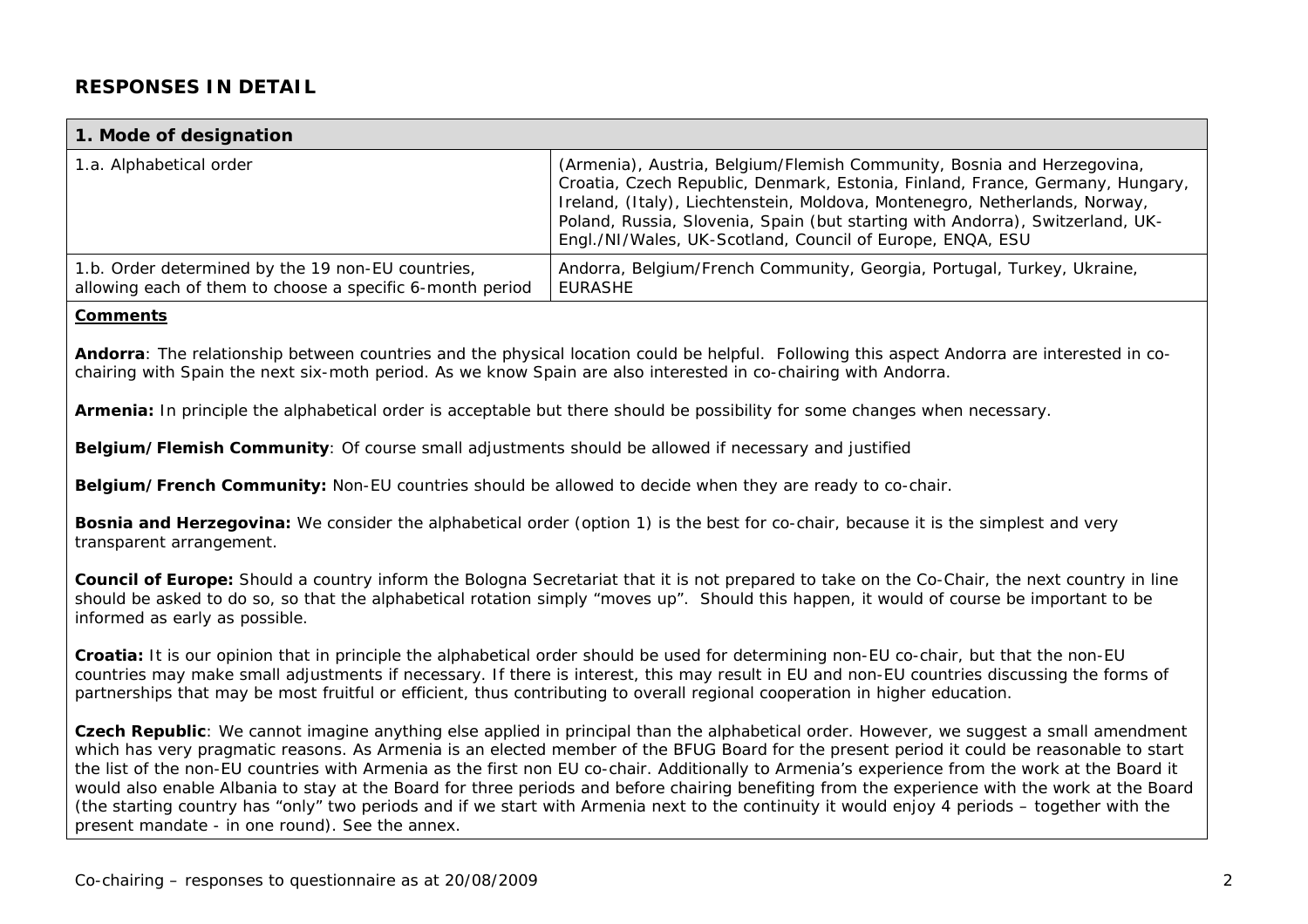**Denmark:** However, small adjustments should be possible according to individual wishes from the countries.

**Estonia**: In general, alphabetical order could be mode of action but it can be adjusted to the proposals for changes of non-EU countries if necessary.

**Finland**: Small adjustments could be made if necessary.

**France**: Since a pre-determined order has already been adopted for EU Member States, the same should go for non-EU States as well.

**Germany**: Small adjustments in the order should be possible

**Hungary**: Applying in principle the alphabetical order but allowing small adjustments if necessary.

**Italy**: The best option would be the "compromise" one: the alphabetical order modified according to specific needs that the non EU countries might raise.

**Liechtenstein**: I support the compromise "Applying in principle the alphabetical order but allowing small adjustments if necessary" as mentioned above.

**Netherlands:** The Netherlands would strongly prefer to designate the non EU-chair in an alphabetical order with the possibility that, in case there is a political delicate issue, a pragmatic solution can be found.

**Poland**: It is a simple and practical proposition.

**Portugal:** Should leave the decision to the 19 countries. Whatever the solution, this must be solved for the years to come by the next BFUG meeting.

**Slovenia**: Alphabetical order unless the non-EU countries propose something else. Their proposals should be decisive

**Spain**: We would like to co-chair the Bologna Process with Andorra for many reasons. Andorra has told us that they would also like to cochair with us the Bologna Process. Alphabetical order but starting with ANDORRA will be also fine for us.

**Switzerland**: Small adjustments should be allowed if necessary.

**Turkey**: This new implementation of Co-chairing of the Bologna Process by the EU Presidency together with non-EU countries is conceived as a fair implementation by Turkey: We believe that this type of Presidency implementation will definitely provide a balance between the member and non-member countries on the BFUG board.

On the other hand, we have some concerns about the mode of designation of the non-EU co-chairing. Co-chairing would lead the non-EU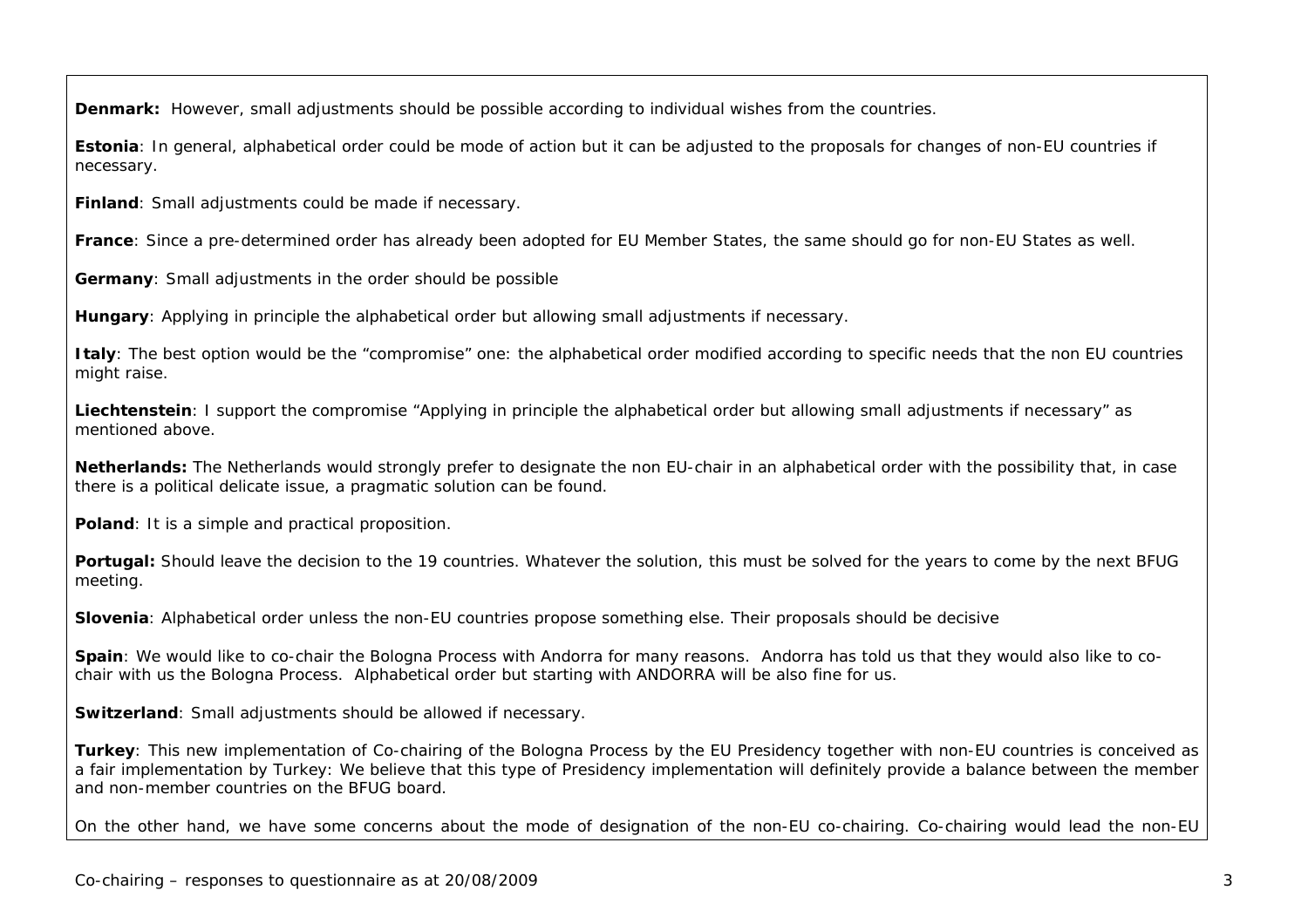country to share its experiences in its implementation of the Bologna Process. Therefore we propose some other options as an alternative. Alphabetical order might seem as a fair type of designation at first sight, but the alphabetical list brings the new and relatively less experienced Bologna member states to the closest dates for co-chairing. This, we believe, will not be an effective and fruitful way of providing a strong Presidency.

We suggest the list is prepared on the base of full membership dates to the Bologna Process, the oldest non-EU members having the closest Co-chairing dates on the list. We preferred this option in which countries became full members at the same year may choose a specific six months period. Late members might choose later presidency periods among themselves.

The other indicator in assigning the mode of designation for co-chairing might be the number of higher education institutions and/or the number of students in higher education in Bologna member states. The highest number among non-EU members addresses more individuals within the framework of Bologna Process and might have the early presidency period. This type of co-presidency might help for the co-chairing country with its high number of Bologna Process addressees by a swift adaptation and full implementation of the Process.

The last option might be a lottery among the non-EU countries for closer Presidency.

**ENQA**: allowing for small adjustments if necessary

**EURASHE**: In my opinion it is only fair that they make their own choice, possibly in consultation with the EU countries, which will everyone make feel more comfortable.

# **2. Board Composition**

| 2.a. Rotating troika of non-EU co-chair countries,<br>replacing the three elected countries | Andorra, Austria, Belgium/Flemish Community, Belgium/French Community,<br>Bosnia and Herzegovina, Croatia, Czech Republic, Finland, Georgia, Germany,<br>Hungary, Ireland, Italy, Montenegro, Norway, Poland, Portugal, Russia, Slovenia,<br>Switzerland, Turkey, Ukraine, UK-Engl./NI/Wales, UK-Scotland, Council of<br>Europe, ENQA, ESU, EURASHE |
|---------------------------------------------------------------------------------------------|-----------------------------------------------------------------------------------------------------------------------------------------------------------------------------------------------------------------------------------------------------------------------------------------------------------------------------------------------------|
| 2.b. Keeping the present arrangement                                                        | Estonia, France, Liechtenstein, Moldova, Netherlands, Spain,                                                                                                                                                                                                                                                                                        |

#### **Comments**

**Belgium/Flemish Community**: Co-chairing without being a member of the board is an empty box.

**Bosnia and Herzegovina**: Our experience and opinion from the first co-chairing (BFUG meeting in Sarajevo) is that participation of cochairing country in the Board is very important. Co-chairing countries should have representatives in the Board.

**Council of Europe:** Should a country inform the Bologna Secretariat that it is not prepared to take on the Co-Chair (see above), it would also be understood that it gives up its place in the Board troika.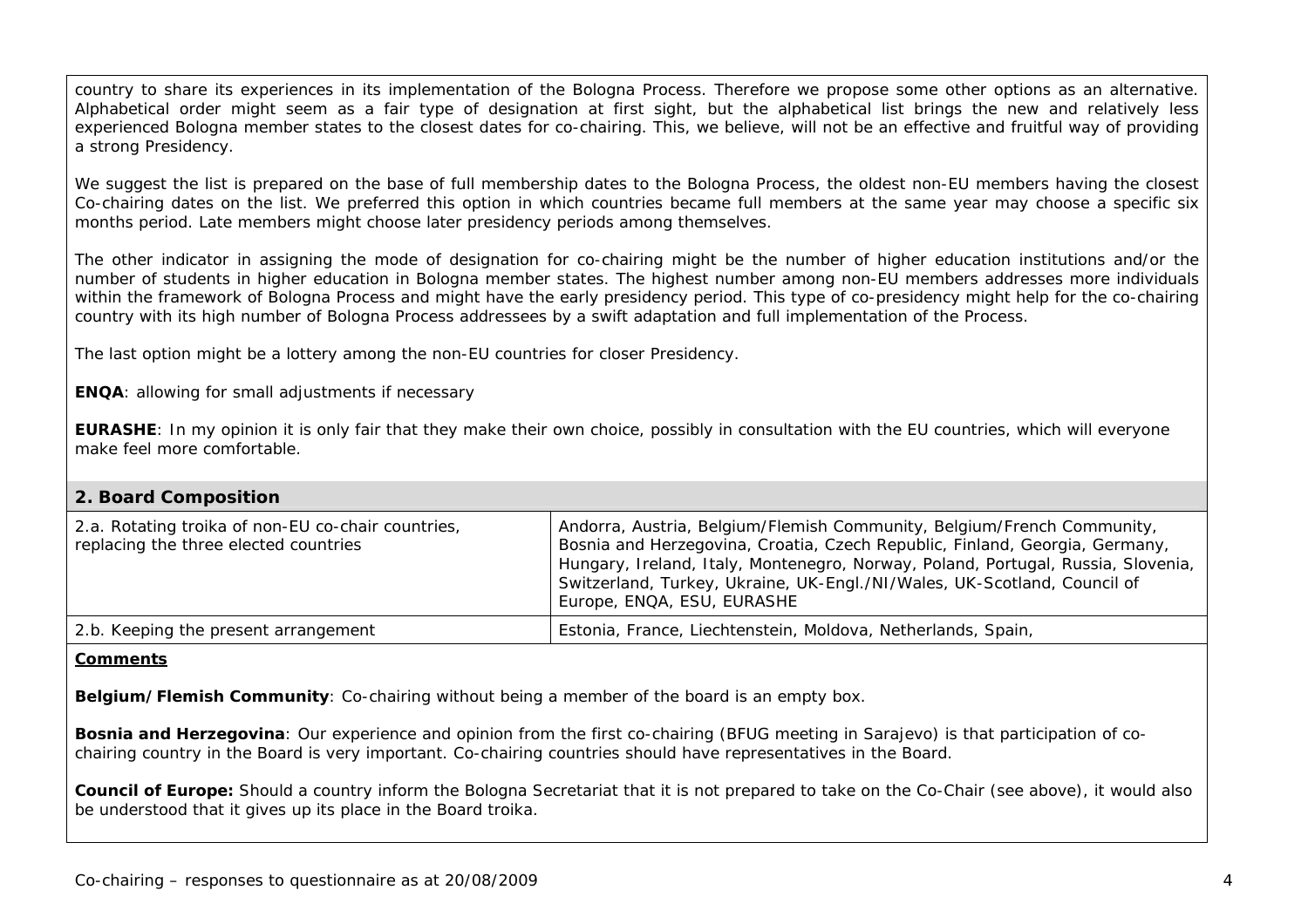**Croatia:** We strongly support regional balance in the governance of the Bologna process, but care also needs to be taken to ensure equal chance for participation for all countries. If the number of EU and non-EU countries in the Bologna process is taken into consideration, the system of "two troikas" would make the EU countries relatively underrepresented. Perhaps a third system may be devised. One possible option may be that the Board consists of the EU troika, two of the non-EU co-chair countries, and one country elected from all the countries of the Bologna Process (essentially a 3+2+1 system)

**Czech Republic:** The Secretariat suggestion to start with the co-chairing since 1 January 2010, i.e. with a new EU-troika is a very relevant point but if we agree that the "details of co-chairing" of the Process should be well discussed and agreed in advance and become "rules" for future period of the Process we might need more than only one BFUG meeting. The new composition will lead to changes in the composition of the Board – the composition of the Board becomes mandatory. Now it will be composed only of co-chairs and consultative members. It is definitely a good platform which will bring the co-chairs together and make them think about the Process in a consistent way which enables smooth continuous leadership of the Process. (See also below). All crucial changes should be agreed by the Ministers. The first ministerial conference is in Vienna-Budapest in March 2010. This is reasonable time and the new co-chairing system would start since 1 July 2010 with the new period of Bologna. In case we start with the model suggested by the Secretariat and we stick to the late spring term of ministerial meetings (which proved to be better solution than the September/autumn one) the EU-troika does not match anyway. And the next ministerial meeting is in 2015 and could be expected in the middle of the Troika: Italy, Latvia, and Luxembourg. See the annex. Unless shifting the ministerial meeting to the second half of the respective year we do not stick to EU-troika period. The date for the Romania conference is firmly stated in the Leuven/Louvain-la-Neuve Communiqué – 11-12 March 2015. For 2018 is probably not most appropriate solution to plan 2018 conference in autumn as they are only two years between 2018 and 2020 conference. From the reason of time factor and organisational planning as well our preference goes to start the co-chairing system after the Vienna-Budapest meeting, since 1 July 2010.

**Denmark**: DK suggests that the troika-system is replaced by a "duosystem" consisting only of the present and the coming presidency/Board countries (and not the outgoing presidency country), which would then allow for an additional two elected members of the Board. The composition of the Board would then be:

2 members: The present EU-presidency country and the non-EU "Bologna-partner-country" 2 members: The coming EU-presidency country and the non-EU "Bologna-partner-country" 2 members: Elected as per the present election procedure

**Estonia**: Generally, participation in the Board should be on a voluntary basis. But we might opt also for first alternative if non-EU countries prefer that.

**France**: The current elections for the BFUG Board should be kept in order to allow some sort of flexibility and a free voice among the BFUG to choose its representative members for the Board every year.

**Germany**: The co-chairing country needs to attend the BFUG meetings in any case. A rotating troika of non EU co-chair countries is the logical consequence.

**Poland**: I am not sure of the effectiveness of the proposition. It is sure that the composition of the Board will be adjusted to the co-chairing arrangement, but I have no better proposition.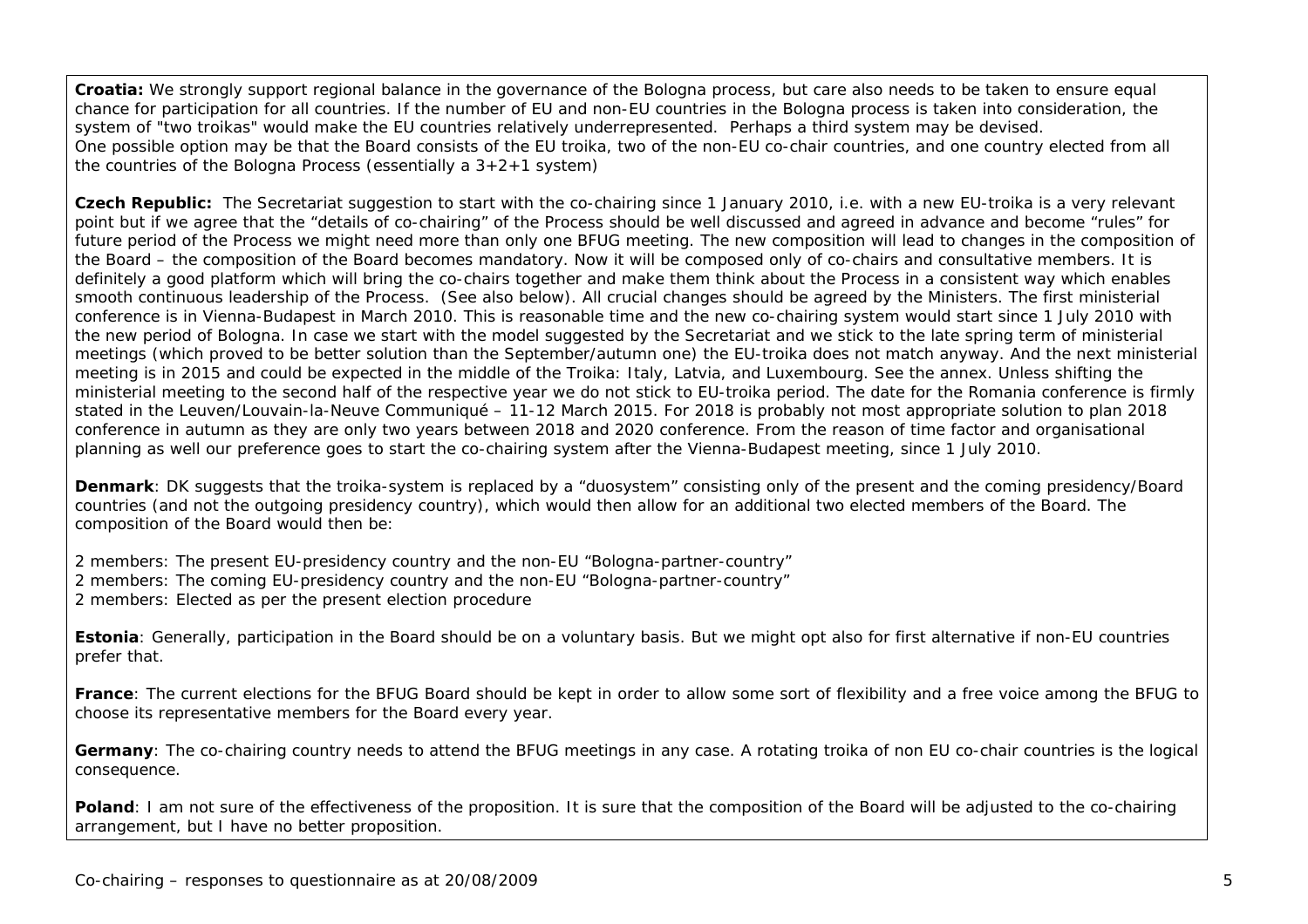**Slovenia**: There is clear added-value in new arrangement that should result in a more balanced involvement, commitment and influence of EU and non-EU countries. The abolishment of existing system of elections that favoured EU countries, more active and more popular countries or individuals is also positive. The system should be implemented after the Ministerial decision in 2010.

**Switzerland**: Also for practical reasons, the co-chairing non-EU country should in any case be a member of the Board.

**Turkey**: We support the rotation of troika of EU Presidency countries should be complemented by a rotating troika of non-EU co-chair countries for the sake of creating a balance between EU and non-EU countries on the Board. On the other hand, the application should not be on alphabetical order, but on the above mentioned criteria such as full membership date, or number of higher education institutions and/or the number of students in higher education.

**ESU**: It seems to be the solution of most political fairness. If a considerable difficulty occurs in perspective of a specific chair/co-chair-team, this shall be discussed in the BFUG Board and the BFUG. It shall be possible that in such a situation the BFUG could decide on an alternative solution. We therewith argue for option 1 with inclusion of the possible compromise.

In case Belarus/Monaco/San Marino join the Bologna Process, these should be added at the end of the list of the co-chairing countries as suggested in the table above.

### **Other comments or suggestions**

**Belgium/Flemish Community**: Both new arrangements should be implemented from the same date (from July 1<sup>st</sup> 2010).

**Czech Republic:** In section A) which deals with tasks of the co-chairs we suggest small amendment of the second paragraph In principle, the EU-Chair takes the financial commitment to organise the necessary BFUG and Board meetings, unless the co-chairs agree otherwise, and functions as Presidency contact point for the Bologna Secretariat.

The commitment of the Presidency country to organise the necessary BFUG and Board meetings should serve as the guarantee for having the meeting. Where to hold the particular meeting and funding could be a matter of mutual agreement. We have already experienced several models:

Meetings organised in the Presidency country and by the Presidency and the Presidency country paid (using the Presidency money) – most common model

The Presidency country co-funded the meeting in a non-EU country (Slovenia and B-H cooperation on Sarajevo BFUG meeting in 2008) – rather exceptional, however, an example of a good practice

Meeting in non- EU country – if we remember rightly this was the case of collaboration when Norway held the Secretariat (before Bergen) Other arrangements can definitely be added – e.g. ad hoc 2001 BFUG meeting in Brussels before the Prague conference; or the meeting of BFUG Board in 2009 hosted by the Benelux countries and chaired by the Presidency.

We believe that some basic "details of co-chairing" should be stated in advance (e.g. as the above mentioned commitment of the EUpresidency to organise necessary BFUG and BFUG Board meetings). The rules should not be as soft as simple statement that the co-chairs change every 6 months. Chairing the Process is not only organising the BFUG and BFUG Board meetings. With the new proposal we will have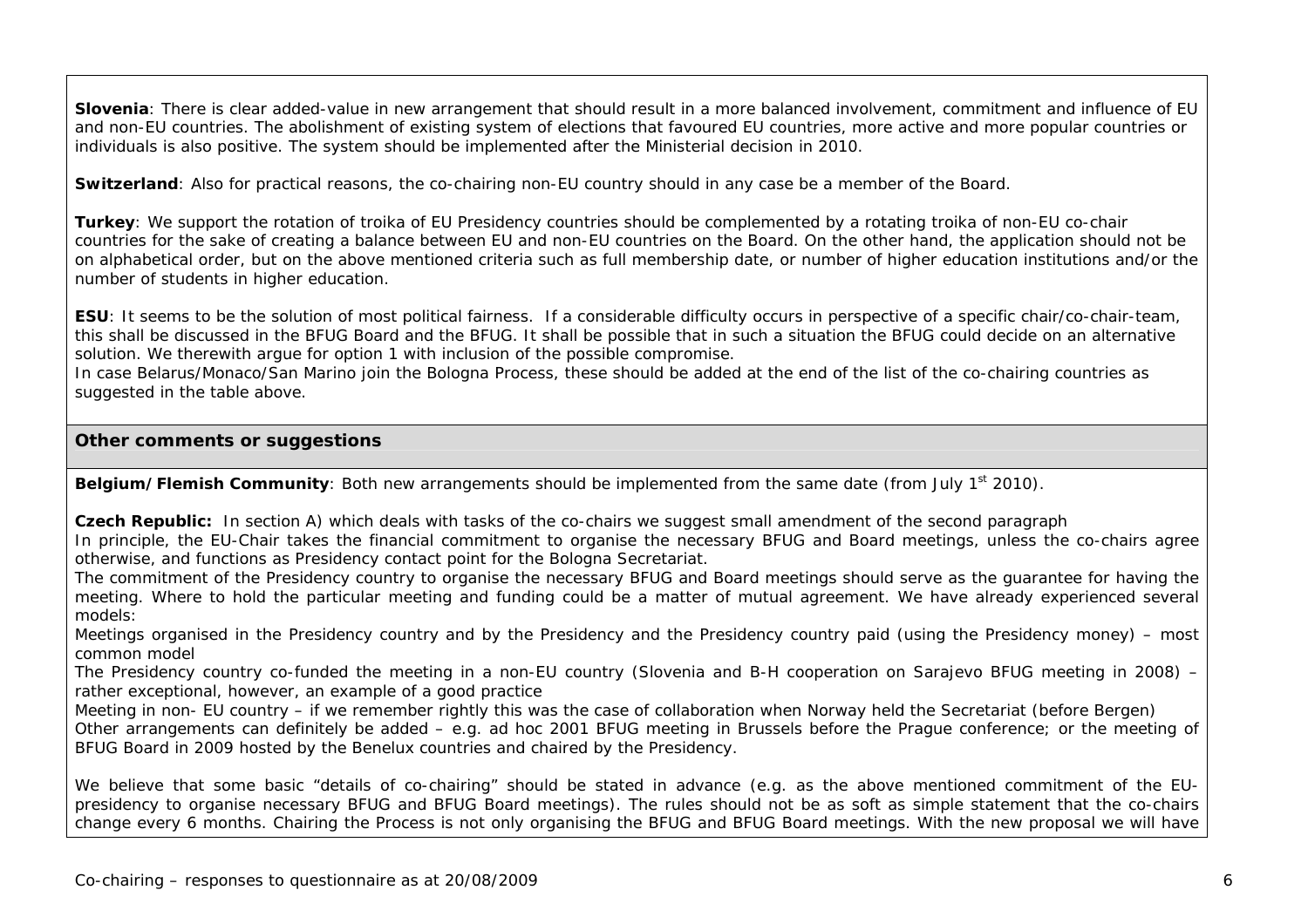in a typical troika period 6 countries involved. We need same bases on which they cooperate to keep consistency in chairing the process. See point E) impact on composition of the Board. The number of Board members should not grow. We should stick to the size we have now. This would lead to the "mandatory" composition: 6 country representatives (two Troikas – EU and non-EU), European Commission, the present consultative members. We will not need elections any longer.

It also brings us to thinking about the role of the hosting country. As suggested and as there is the mutual agreement the hosting country/ies has/have responsibility to manage the Secretariat. Up to now the function of the hosting country has acted as the vice-chair to the Process. With two co-chairs for one 6-months period and 8-12 co-chairs between two ministerial conferences there is a question if we need a vice chair any longer. In reality already now the vice-chair de facto played the role of Secretary General to the Process. Should then the host country rather serve as Secretary General to the Process between the two ministerial meetings? With rotating chairmanship this would be the firm/stable element. The Secretary general as well as the Secretariat will participate at all meetings of the Board

#### Note:

We should not take this questionnaire as the only alternatives. If there are other suggestions than these options in the questionnaire from the members states or other members of the BFUG they should be discussed. Namely the non-EU countries´ opinions should be carefully taken into account. The evaluation of the new co-chairing structure, incl. the Board and Secretariat mandates should be done before Bucharest and possible adjustments suggested for the ministerial meeting in Bucharest.

### **Annex to the response from the Czech Republic – Models of the Board composition**

| 1 July 2010 - 30 June 2012                                                                       |                |                   | Romania serving as Secretary General to the Process and has the responsibility for the Secretariat |  |
|--------------------------------------------------------------------------------------------------|----------------|-------------------|----------------------------------------------------------------------------------------------------|--|
| 1 July $-31$ December 2010                                                                       | <b>Belgium</b> | Armenia           | Board:                                                                                             |  |
|                                                                                                  |                |                   | Spain, Belgium, Hungary, Armenia, Albania,                                                         |  |
|                                                                                                  |                |                   | EC, CoE, EUA, EURASHE, ESU                                                                         |  |
| 1 January - 30 June 2011                                                                         | Hungary        | Albania           | Board:                                                                                             |  |
|                                                                                                  |                |                   | Belgium, Hungary, Poland, Armenia, Albania, Andorra,                                               |  |
|                                                                                                  |                |                   | EC, CoE, EUA, EURASHE, ESU                                                                         |  |
| $1$ July - 31 December 2011                                                                      | <b>Poland</b>  | Andorra           | Board:                                                                                             |  |
|                                                                                                  |                |                   | Hungary, Poland, Denmark, Albania, Andorra, Azerbaijan,                                            |  |
|                                                                                                  |                |                   | EC, CoE, EUA, EURASHE, ESU                                                                         |  |
| 1 January - 30 June 2012                                                                         | <b>Denmark</b> | Azerbaijan        | Board:                                                                                             |  |
|                                                                                                  |                |                   | Poland, Denmark, Cyprus, Andorra, Azerbaijan, Bosnia and Herzegovina,                              |  |
|                                                                                                  |                |                   | EC, CoE, EUA, EURASHE, ESU                                                                         |  |
| 1 July 2012 - 30 June 2015                                                                       |                |                   | Xxxxx serving as Secretary General to the Process and has the responsibility for the Secretariat   |  |
| 1 July - 31 December 2012 $*/$                                                                   | Cyprus         | <b>Bosnia</b> and | Board:                                                                                             |  |
|                                                                                                  | $\star$        | Herzegovina */    | Denmark, Cyprus, Ireland, Azerbaijan, Bosnia and Herzegovina, Croatia,                             |  |
|                                                                                                  |                |                   | EC, CoE, EUA, EURASHE, ESU                                                                         |  |
| */ These countries will probably already start a new period 2012 – 2015 if not decided otherwise |                |                   |                                                                                                    |  |

### 1) Starting on 1 July 2010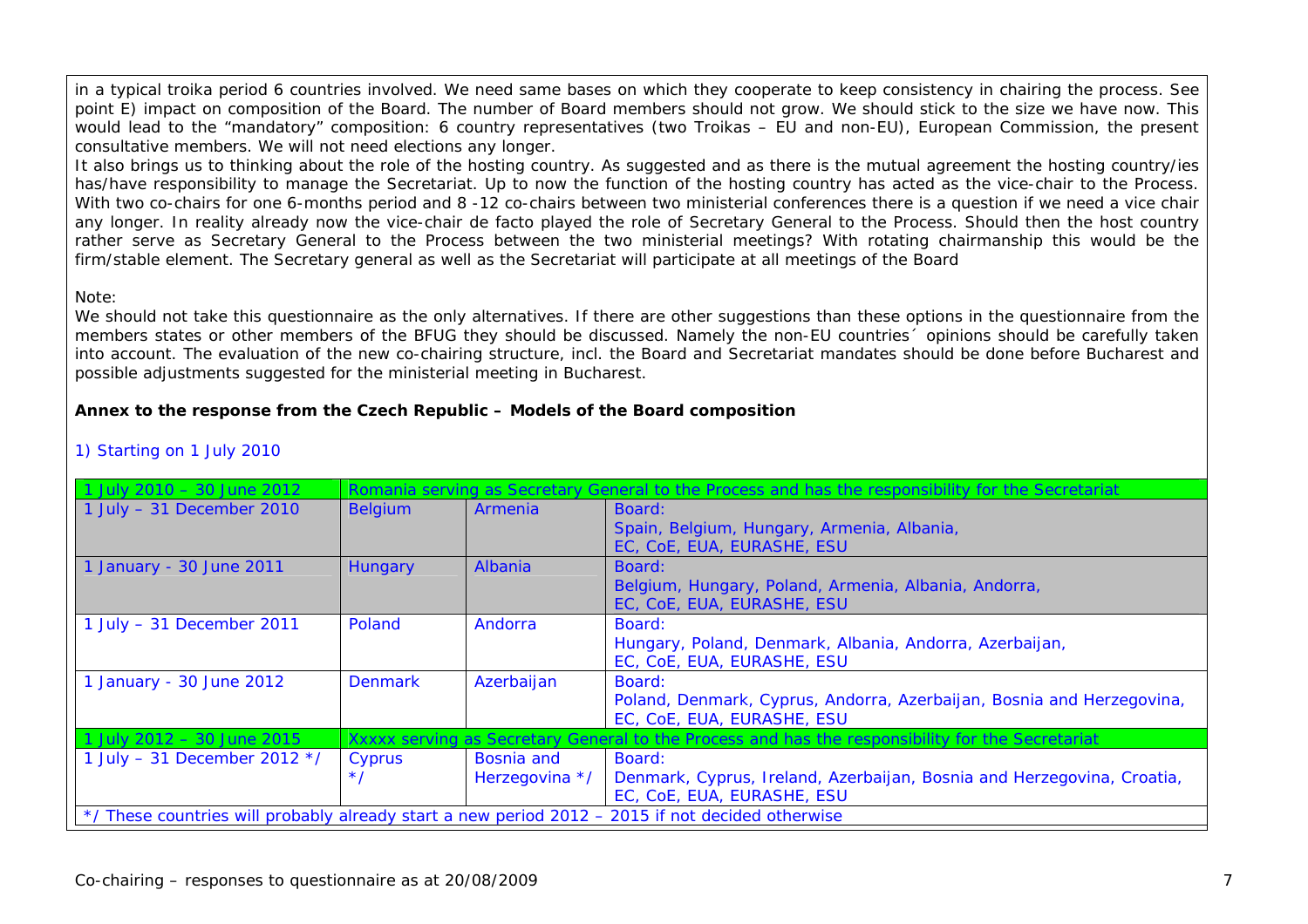## 2) Starting on 1 January 2010

| 1 July 2009 - 30 June 2010                                                                       |                    |                           | Benelux-Austria-Hungarian Secretariat and the vice - chair Barbara Weitgruber                                     |  |
|--------------------------------------------------------------------------------------------------|--------------------|---------------------------|-------------------------------------------------------------------------------------------------------------------|--|
| 1 January 2010 - 30 June 2010                                                                    | <b>Spain</b>       | Armenia                   | Board:<br>Sweden, Spain, Belgium, Armenia, Cyprus, Romania, Albania,<br>EC, CoE, EUA, EURASHE, ESU                |  |
| 1 July 2010 - 30 June 2012                                                                       |                    |                           | Romania serving as Secretary General to the Process and has the responsibility for the Secretariat                |  |
| 1 July $-31$ December 2010                                                                       | <b>Belgium</b>     | Albania                   | Board:<br>Spain, Belgium, Hungary, Armenia, Albania, Andorra,<br>EC, CoE, EUA, EURASHE, ESU                       |  |
| 1 January - 30 June 2011                                                                         | <b>Hungary</b>     | Andorra                   | Board:<br>Belgium, Hungary, Poland, Albania, Andorra, Azerbaijan,<br>EC, CoE, EUA, EURASHE, ESU                   |  |
| 1 July $-$ 31 December 2011                                                                      | Poland             | Azerbaijan                | Board:<br>Hungary, Poland, Denmark, Andorra, Azerbaijan, Bosnia and<br>Herzegovina,<br>EC, CoE, EUA, EURASHE, ESU |  |
| 1 January - 30 June 2012                                                                         | <b>Denmark</b>     | Bosnia and<br>Herzegovina | Board:<br>Poland, Denmark, Cyprus, Azerbaijan, Bosnia and Herzegovina, Croatia<br>EC, CoE, EUA, EURASHE, ESU      |  |
| 1 July 2012 - 30 June 2015                                                                       |                    |                           | Xxxxx serving as Secretary General to the Process and has the responsibility for the Secretariat                  |  |
| 1 July - 31 December 2012 $*/$                                                                   | Cyprus<br>$\star/$ | Croatia */                | Board:<br>Denmark, Cyprus, Ireland, Bosnia and Herzegovina, Croatia, Georgia,<br>EC, COE, EUA, EURASHE, ESU       |  |
| */ These countries will probably already start a new period 2012 - 2015 if not decided otherwise |                    |                           |                                                                                                                   |  |

**France**: - What about Monaco willing to join the Bologna Process in the list, as well as San Marino or Belarus which are already listed?

- It should be made clear that once a non-EU country is co-chairing the BFUG together with the EU member State holding the EU Presidency, this non-EU country as a BFUG co-chair is supposed to represent and act on behalf of the non-EU countries as a whole, just like the EU country holding the Presidency does as the BFUG chair.

**Netherlands:** The Netherlands think it would be good to include anywhere in this background paper (version to the BFUG by a foot note or so) that the tasks of the presidency, the BFUG and the Board as such do not change.